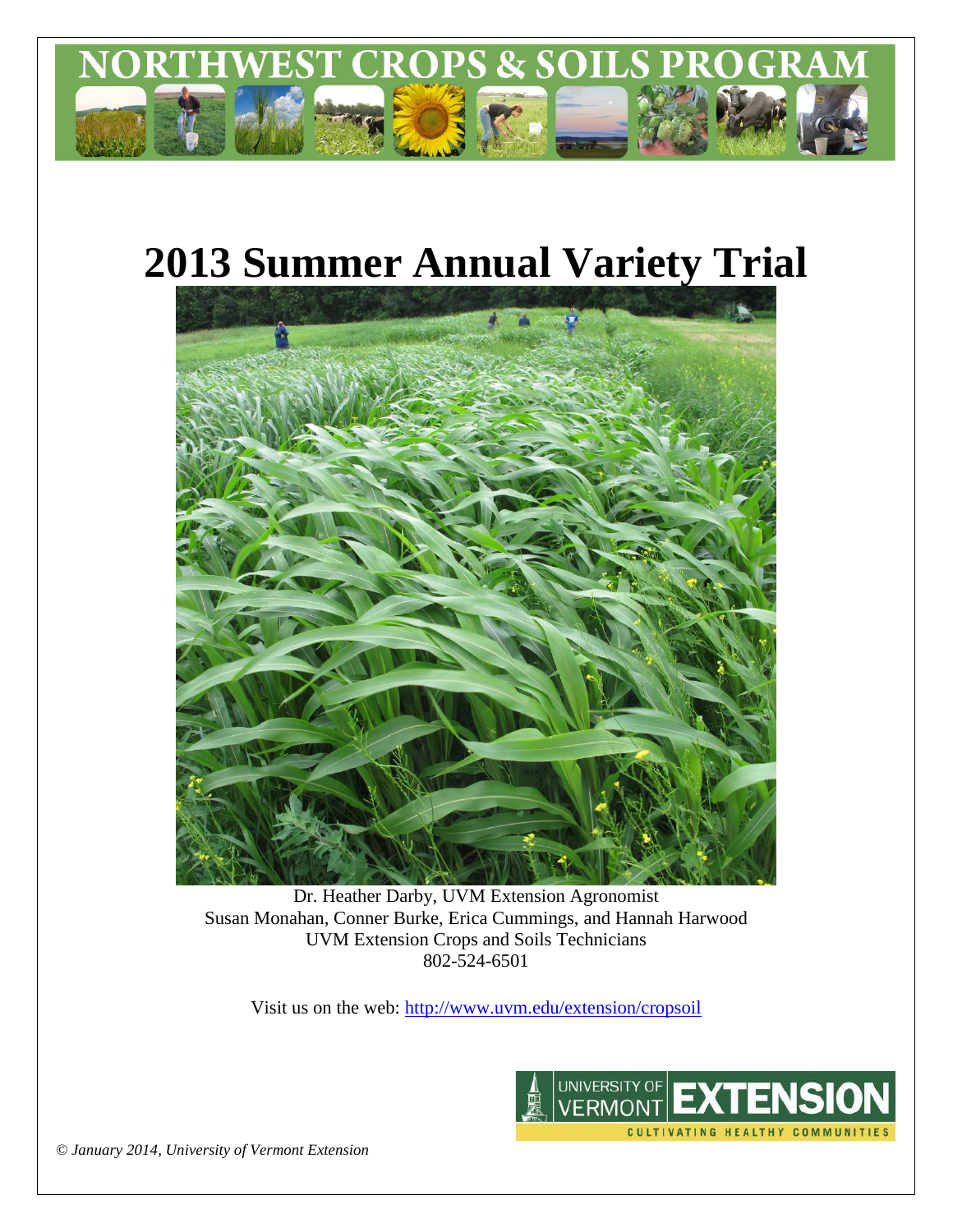## **2013 SUMMER ANNUAL VARIETY TRIAL**

Dr. Heather Darby, University of Vermont Extension heather.darby[at]uvm.edu

Warm season grasses, such as sorghums, sudangrass, crosses, and millets are high-yielding summer annuals that can provide quality forage in the hot summer months, when cool season grasses are not as productive. The addition of summer annuals into a rotation can provide a harvest of high-quality forage for stored feed or grazing. Generally, summer annuals germinate quickly, grow rapidly, are drought resistant, and have high productivity and flexibility in utilization. However, it is important to know the challenges of growing summer annuals, including the high cost of annual establishment, increased risk of stand failure due to variable weather, and the risk of toxic levels of nitrates and prussic acid in sorghum and sudangrass crops. UVM Extension conducted this variety trial to evaluate the yield and quality of warm season annual grasses.

## **MATERIALS AND METHODS**

Twelve varieties of summer annuals were planted at Borderview Research Farm in Alburgh, VT on 5-Jun 2013 (Table 2). General plot management is listed in Table 1. Plots were managed with practices similar to those used by producers in the surrounding area. The previous crop was a winter grain cover crop. The field was disked and spike tooth harrowed prior to planting. Plots were seeded with a Great Plains small plot drill at a seeding rate of 55 lbs acre<sup>-1</sup> for the sorghums, sudangrasses and sorghum x sudangrass crosses, 28 lbs acre<sup>-1</sup> for the millet, and 8 lbs acre<sup>-1</sup> for the teff.

Stand establishment was measured on 9-Jul with a visual 1-10 assessment, where 1 represented poor stand establishment and 10 represented 100% germination. Plots were harvested with a Carter forage harvester on 24-Jul and 6-Sep. Heights were measured just prior to each harvest. The harvest area was  $3' \times 20'$ . The species and variety of summer annuals grown are listed in Table 2. Silage quality was analyzed by Cumberland Valley Analytical Forage Laboratory in Hagerstown, Maryland. Plot samples were dried, ground and analyzed for crude protein (CP), acid detergent fiber (ADF), neutral detergent fiber (NDF) and various other nutrients. The Nonstructural Carbohydrates (NSC) and Total Digestible Nutrients (TDN) were calculated from forage analysis data. Performance indices, such as Net Energy Lactation (NEL), were calculated to determine forage value. Mixtures of true proteins, composed of amino acids, and non-protein nitrogen make up the crude protein (CP) content of forages. The bulky characteristics of forage come from fiber. Forage feeding values are negatively associated with fiber since the less digestible portions of the plant are contained in the fiber fraction. The detergent fiber analysis system separates forages into two parts: cell contents, which include sugars, starches, proteins, non-protein nitrogen, fats and other highly digestible compounds; and the less digestible components found in the fiber fraction. The total fiber content of forage is contained in the neutral detergent fiber (NDF). Chemically, this fraction includes cellulose, hemicellulose and lignin. The NSC or non-fiber carbohydrates (NFC) include starch, sugars and pectins. Results were analyzed with an analysis of variance in SAS (Cary, NC). The Least Significant Difference (LSD) procedure was used to separate cultivar means when the F-test was significant ( $p < 0.10$ ).

Variations in yield and quality can occur because of variations in genetics, soil, weather and other growing conditions. Statistical analysis makes it possible to determine whether a difference among varieties is real, or whether it might have occurred due to other variations in the field. At the bottom of each table, a LSD value is presented for each variable (i.e. yield). Least Significant differences (LSD's) at the 10% level of probability are shown. Where the difference between two treatments within a column is equal to or greater than the LSD value at the bottom of the

column, you can be sure in 9 out of 10 chances that there is a real difference between the two varieties. Treatments that were not significantly lower in performance than the highest value in a particular column are indicated with an asterisk. In the example on right, A is significantly different from C but not from B. The difference between A and B is equal to 1.5, which is less than the LSD

| <b>Variety</b> | Yield  |
|----------------|--------|
| A              | 6.0    |
| B              | $7.5*$ |
| €              | $9.0*$ |
| LSD            | 2.0    |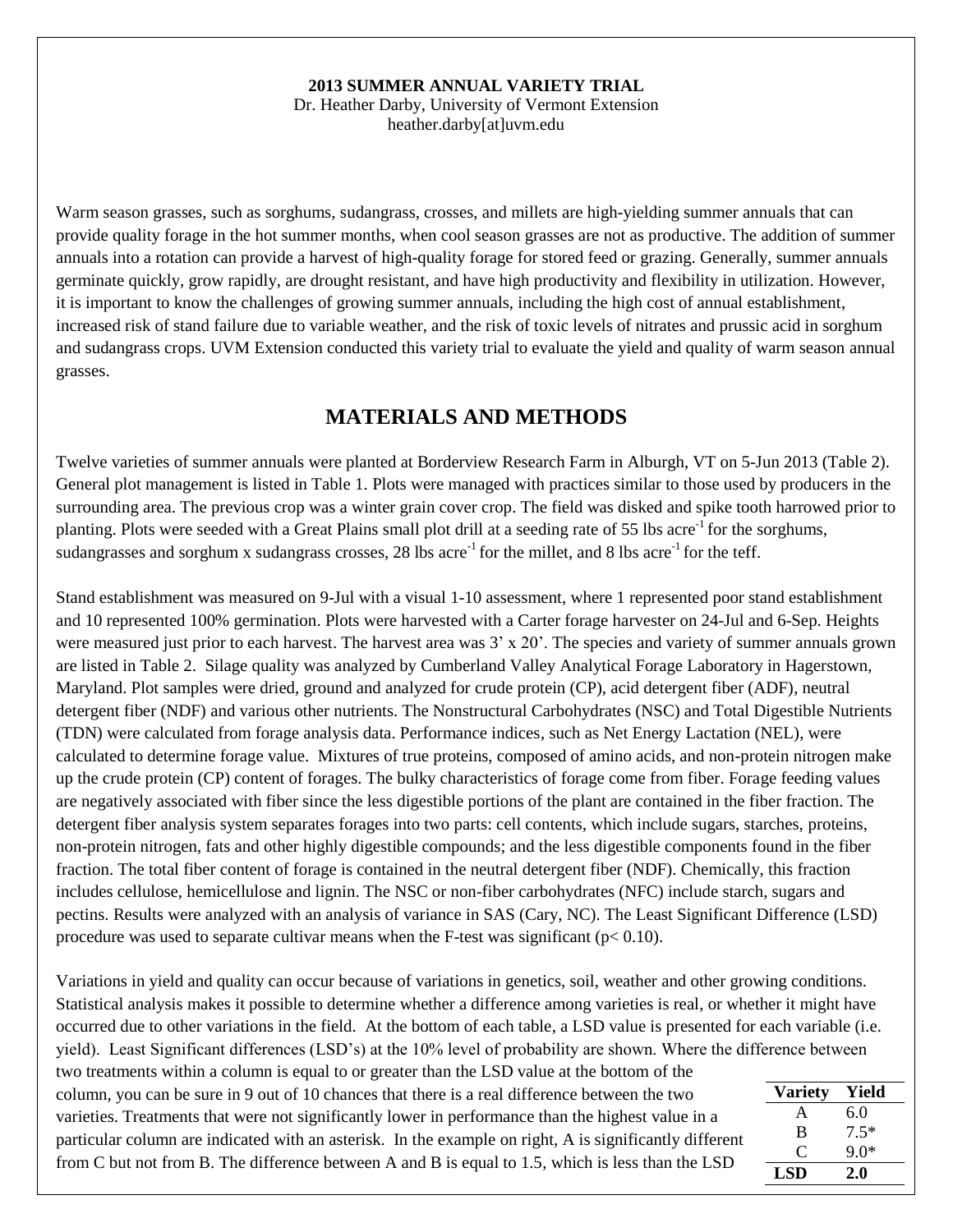value of 2.0. This means that these varieties did not differ in yield. The difference between A and C is equal to 3.0, which is greater than the LSD value of 2.0. This means that the yields of these varieties were significantly different from one another. The asterisk indicates that B was not significantly lower than the top yielding variety.

#### **Table 1. General plot management.**

| <b>Trial Information</b>          | <b>Borderview Research Farm</b><br>Alburgh, VT |
|-----------------------------------|------------------------------------------------|
| Soil Type                         | Benson rocky silt loam                         |
| Previous crop                     | Rye                                            |
| Planting date                     | $5-J$ un                                       |
| First cut harvest date            | $24$ -Jul                                      |
| Second cut harvest date           | 6-Sep                                          |
| Seeding rate: Teff                | $8$ lbs acre <sup>-1</sup>                     |
| Millets                           | $28$ lbs acre <sup>-1</sup>                    |
| Sorghums, Sudangrass, and crosses | 55 lbs $\arccos 5$                             |
| Tillage methods                   | Mold board plow, disk, and spike tooth harrow  |

## **Table 2. Summer annual varieties, characteristics, and seed source.**

| <b>Variety</b>      | <b>Species</b>       | <b>Characteristics</b> | <b>Seeding Rate</b><br>$(lbs. ac-1)$ | <b>Seed Source</b> |
|---------------------|----------------------|------------------------|--------------------------------------|--------------------|
| AF 7101             | Forage Sorghum       | <b>BMR</b>             | 55                                   | King's Agriseed    |
| AF 7201             | Forage Sorghum       | <b>BMR</b>             | 55                                   | King's Agriseed    |
| AS 6401             | Sorghum x Sudangrass | <b>BMR</b>             | 55                                   | King's Agriseed    |
| AS 6402             | Sorghum x Sudangrass | BMR                    | 55                                   | King's Agriseed    |
| AS 6501             | Sorghum x Sudangrass | BMR                    | 55                                   | King's Agriseed    |
| AS 9301             | Sudangrass           | <b>BMR</b>             | 55                                   | King's Agriseed    |
| <b>Black Hawk</b>   | Sorghum x Sudangrass | <b>BMR</b>             | 55                                   | Albert Lea         |
| Elite II            | Pearl Millet         | $non-BMR$              | 28                                   | Arrow Seed         |
| Hayking             | Sudangrass           | $non-BMR$              | 55                                   | King's Agriseed    |
| <b>Summer Feast</b> | Pearl Millet & Rape  | $non-BMR$              | 28                                   | King's Agriseed    |
| Teff                | Teff                 | non-BMR                | 8                                    | King's Agriseed    |
| Wonderleaf          | Pearl Millet         | non-BMR                | 28                                   | King's Agriseed    |

## **RESULTS AND DISCUSSION**

Seasonal precipitation and temperature recorded at a weather station in Alburgh, VT are shown in Table 3. From June to September, there was an accumulation of 4139 Growing Degree Days (GDDs) in Alburgh which is 71 GDDs less than the 30-year average. Rainfall was above average during planting, with 9.2 inches of rain in June, while the remainder of the growing season was drier than average, with an accumulated 5.2 inches less than normal for July through September.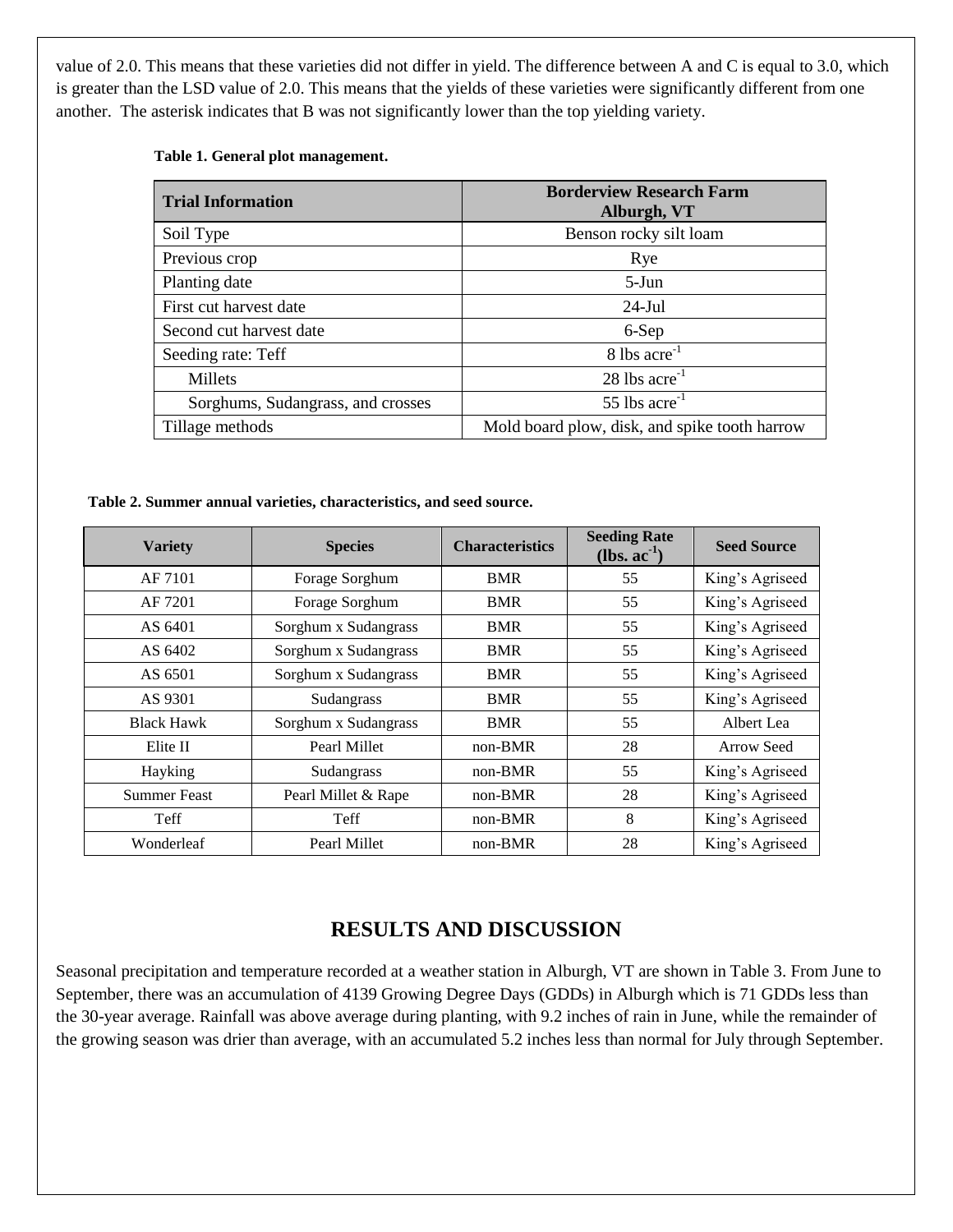### **Table 3. Seasonal weather data<sup>1</sup> collected in Alburgh, VT, 2013.**

| June              | <b>July</b> | <b>August</b> | <b>September</b> |
|-------------------|-------------|---------------|------------------|
| 64                | 71.7        | 67.7          | 59.3             |
| $-1.8$            | 1.1         | $-1.1$        | $-1.3$           |
|                   |             |               |                  |
| $9.23 \text{ }$ + | 1.89        | 2.41          | 2.2              |
| 5.54              | $-2.26$     | $-1.5$        | $-1.44$          |
|                   |             |               |                  |
| 967               | 1235        | 1112          | 824.7            |
| $-47$             | 36.8        | $-27.2$       | $-33.35$         |
|                   |             |               |                  |

Based on weather data from a Davis Instruments Vantage Pro2 with WeatherLink data logger.

Historical averages are for 30 years of NOAA data (1981-2010) from Burlington, VT. ⱡ June 2013 precipitation data based on National Weather Service data from cooperative stations in South Hero, VT

(http://www.nrcc.cornell.edu/page\_summaries.html)

The forage sorghums, sudangrasses and crosses had a higher rate of establishment than the millets or teff (Table 4). However, these differences did not translate into yield differences for first cut. Hayking sudangrass was the tallest variety at 56.3 inches, significantly taller compared to some of the shorter varieties that only reached 30 inches tall. But these differences did not result in a statistically significant yield difference for the summer annual varieties. Average dry matter yield for the first harvest was 2900 lbs acre<sup>-1</sup> and ranged from 1806-3540 lbs acre<sup>-1</sup>. Summer Feast millet had the highest crude protein, relative feed value, and lowest ADF and NDF values (Table 4). In general, the millets and the teff had significantly higher protein than the sorghums, sudangrasses, and crosses. Acid detergent fiber (ADF) was most desirable for the millets, AF7101 sorghum, and Black Hawk sorghum x sudangrass cross. Neutral detergent fiber (NDF) was lowest in Elite and Summer Feast millet and teff. Digestible NDFD was lowest in the teff and wonderleaf millet. The other varieties trialed were similar in digestible levels of fiber.

#### **Table 4. Yield and quality of summer annual forages, 1st cut, Alburgh, VT, 2013.**

|                   |                    |         |           | <b>DM</b>    |           |            |            |             |            |            |            |
|-------------------|--------------------|---------|-----------|--------------|-----------|------------|------------|-------------|------------|------------|------------|
| <b>Variety</b>    | Estab <sup>1</sup> | Height  | <b>DM</b> | <b>Yield</b> | $\bf CP$  | <b>ADF</b> | <b>NDF</b> | <b>NDFD</b> | <b>TDN</b> | <b>NEL</b> | <b>RFV</b> |
|                   |                    |         |           |              | % of      | $%$ of     | $%$ of     | $%$ of      | $%$ of     | Mcal       |            |
|                   | $(1-10)$           | (in.)   | %         | $lbs. ac-1$  | <b>DM</b> | <b>DM</b>  | <b>DM</b>  | <b>NDF</b>  | <b>DM</b>  | $1b^{-1}$  |            |
| AF 7101           | $8.0*$             | 47.8    | $17.9*$   | 2622         | 15.1      | $33.7*$    | 57.7       | $64.6*$     | 60.5       | 0.623      | 102.8      |
| AF 7201           | $8.8*$             | 46.7    | $17.2*$   | 3215         | 14.8      | 36.0       | 61.3       | 66.4*       | 60.2       | 0.620      | 92.5       |
| AS 6401           | 6.8                | 48.4*   | $17.9*$   | 2861         | 15.6      | 35.8       | 58.5       | $64.3*$     | 60.3       | 0.618      | 97.3       |
| AS 6402           | 5.0                | 44.8    | 19.3      | 3521         | 15.2      | 36.6       | 56.9       | $65.9*$     | 59.0       | 0.605      | 98.8       |
| AS 6501           | $8.0*$             | $50.3*$ | $17.1*$   | 3314         | 15.7      | 36.4       | 60.0       | $65.4*$     | 59.0       | 0.608      | 94.3       |
| AS 9301           | $7.3*$             | $51.7*$ | $17.4*$   | 3540         | 14.2      | 37.1       | 60.4       | 61.8        | 59.3       | 0.608      | 92.5       |
| <b>Black Hawk</b> | 6.8                | $51.0*$ | 18.4*     | 2859         | 14.9      | $34.5*$    | 57.9       | $65.5*$     | 59.4       | 0.610      | 99.8       |
| Elite II          | 3.0                | 44.9    | 19.9      | 3132         | $16.9*$   | $33.2*$    | 54.7*      | $63.1*$     | 60.3       | 0.618      | $107.5*$   |
| Hayking           | $7.3*$             | 56.3*   | 18.6*     | 3014         | 14.4      | 36.8       | 60.0       | 60.8        | 60.2       | 0.618      | 93.5       |
| Summer Feast      | 3.3                | 30.3    | 17.8*     | 1806         | $18.0*$   | $32.7*$    | $51.7*$    | $62.4*$     | 59.1       | 0.608      | 114.8*     |
| Teff              | 2.0                | 31.4    | 19.7      | 2376         | $17.3*$   | 35.4       | 53.9*      | 55.9        | 57.9       | 0.593      | 105.8      |
| Wonderleaf        | 3.5                | 36.3    | 19.3      | 2539         | $17.4*$   | $35.1*$    | 55.7       | 58.5        | 57.5       | 0.588      | 103.0      |
| Means             | 5.8                | 45.0    | 18.4      | 2900         | 15.8      | 35.3       | 57.4       | 62.9        | 59.4       | 0.609      | 100.2      |
| LSD $(p<0.10)$    | 1.6414             | 8.1052  | 1.7456    | <b>NS</b>    | 2.1267    | 2.4871     | 3.6848     | 4.4192      | <b>NS</b>  | <b>NS</b>  | 8.9479     |

 $\text{Estab} = \text{stand establishment measured one month after planning.}$ 

Treatments indicated in **bold** had the top observed performance.

\*Treatments indicated with an asterisk did not perform significantly lower than the top-performing treatment in a particular column.

NS – no significant difference was determined between treatments.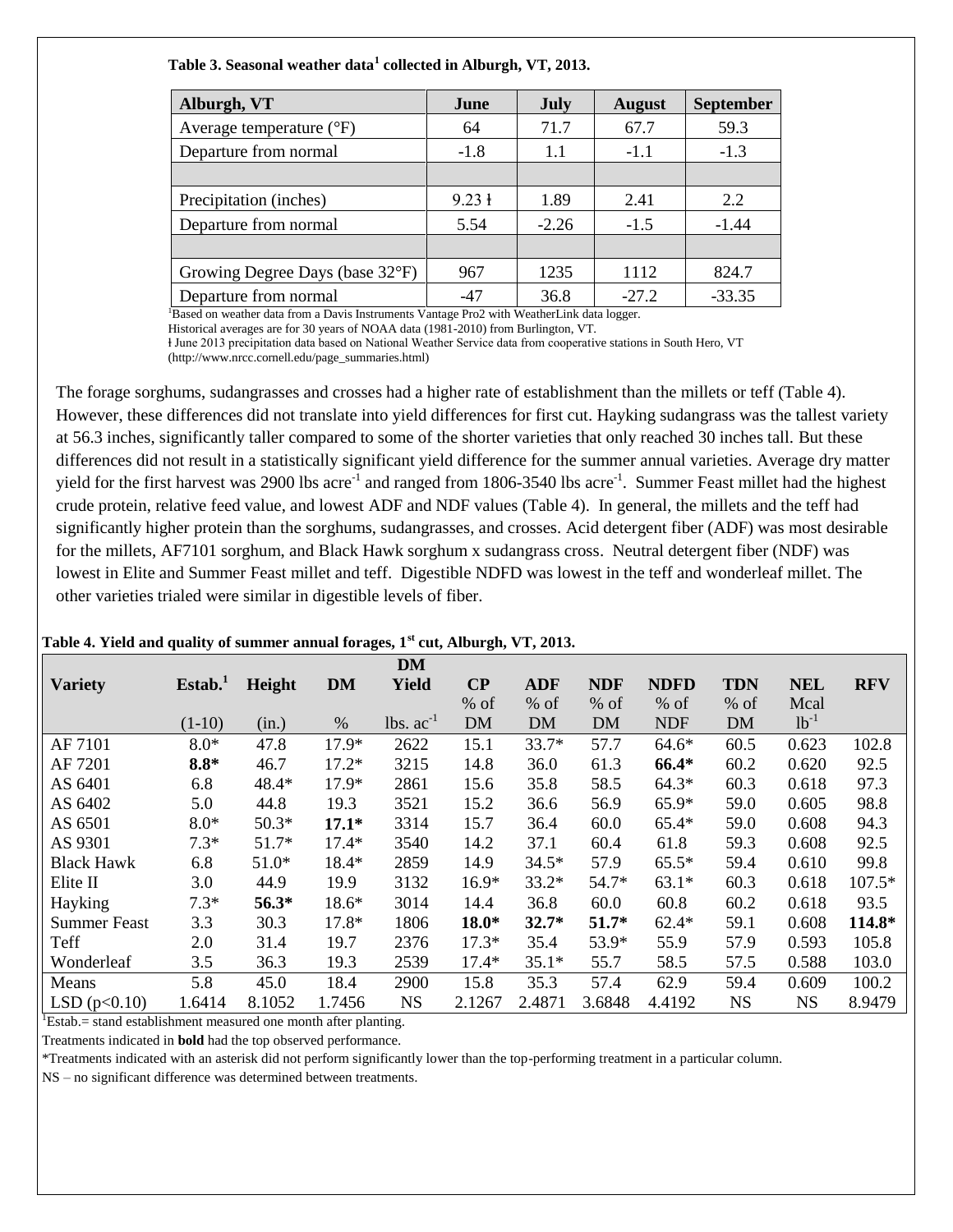Hayking sudangrass was also the tallest summer annual at the  $2^{nd}$  cut harvest on 6-Sep (Table 5). For second cut, the tallest varieties were also two of the highest yielders. Average dry matter yields for second cut were 2394, about 500 lbs. less than first harvest means. Three varieties had second cut yields higher than first cut—AF 7201, AF 6401, and Black Hawk sorghum x sudangrass. Crude protein, ADF, and NDF did not differ by variety for the second harvest. Crude protein averaged 20.0% for second cut, 4% higher than the first cut average. The digestible fiber was highest in the sorghum, sudangrass, and crosses. Overall, total digestible nutrients and net energy of lactation were higher for the second harvest than first harvest. The NEL was highest in AF7101, AF7201, AS6402, and AS9301.

|                     |         |           | <b>DM</b>    |           |            |            |             |            |            |            |
|---------------------|---------|-----------|--------------|-----------|------------|------------|-------------|------------|------------|------------|
| <b>Variety</b>      | Height  | <b>DM</b> | <b>Yield</b> | $\bf CP$  | <b>ADF</b> | <b>NDF</b> | <b>NDFD</b> | <b>TDN</b> | <b>NEL</b> | <b>RFV</b> |
|                     |         |           |              | $%$ of    | $%$ of     | $%$ of     | $%$ of      | $%$ of     | Mcal       |            |
|                     | (in.)   | %         | $lbs. ac-1$  | <b>DM</b> | <b>DM</b>  | <b>DM</b>  | <b>NDF</b>  | <b>DM</b>  | $1b^{-1}$  |            |
| AF 7101             | 41.3    | $16.3*$   | 2244         | 21.9      | 33.2       | 59.8       | $71.0*$     | $63.6*$    | $0.658*$   | 98.3       |
| AF 7201             | 39.7    | 18.5      | 3341*        | 17.5      | 34.2       | 61.2       | $69.2*$     | $63.0*$    | $0.650*$   | 95.0       |
| AS 6401             | 41.3    | 17.4      | 2945*        | 18.5      | 34.8       | 61.5       | 69.8*       | 61.9       | 0.638      | 93.8       |
| AS 6402             | 32.3    | 18.1      | 2049         | 23.0      | 33.9       | 61.4       | $71.5*$     | $62.8*$    | $0.648*$   | 95.0       |
| AS 6501             | 46.1    | $15.4*$   | 2843*        | 20.1      | 34.2       | 60.5       | $69.0*$     | $62.5*$    | 0.645      | 96.0       |
| AS 9301             | 42.9    | $16.6*$   | 2509         | 19.4      | 34.4       | 60.3       | $71.1*$     | $63.0*$    | $0.653*$   | 95.8       |
| <b>Black Hawk</b>   | 49.0*   | $16.5*$   | 3213*        | 19.6      | 35.7       | 61.4       | 68.3        | 62.3       | 0.640      | 92.3       |
| Elite II            | 32.2    | 21.2      | 1523         | 20.7      | 33.6       | 60.1       | 64.7        | 60.7       | 0.620      | 97.0       |
| Hayking             | $50.0*$ | 18.5      | 2804*        | 17.5      | 35.6       | 62.1       | 63.5        | $62.6*$    | 0.645      | 91.5       |
| <b>Summer Feast</b> | 36.5    | 20.2      | 1736         | 21.0      | 34.2       | 60.6       | 62.9        | 61.1       | 0.630      | 96.0       |
| Teff                | 33.3    | 25.6      | 1600         | 19.7      | 35.1       | 62.3       | 63.7        | 61.0       | 0.625      | 91.8       |
| Wonderleaf          | 35.0    | 20.6      | 1925         | 20.8      | 33.2       | 59.9       | 63.2        | 61.2       | 0.628      | 98.0       |
| Means               | 40.0    | 18.7      | 2394         | 20.0      | 34.3       | 60.9       | 67.3        | 62.1       | 0.640      | 95.0       |
| LSD $(p<0.10)$      | 3.7943  | 1.6896    | 607.54       | <b>NS</b> | <b>NS</b>  | <b>NS</b>  | 2.7783      | 1.1644     | 0.0122     | <b>NS</b>  |

|  |  | Table 5. Yield and quality of summer annual forages, $2^{nd}$ cut, Alburgh, VT, 2013. |  |  |  |
|--|--|---------------------------------------------------------------------------------------|--|--|--|
|--|--|---------------------------------------------------------------------------------------|--|--|--|

Treatments indicated in **bold** had the top observed performance.

\*Treatments indicated with an asterisk did not perform significantly lower than the top-performing treatment in a particular column.

NS – no significant difference was determined between treatments.

Overall yields are presented in Figure 2. The sorghum variety AF 7201 yielded the highest at 6557 lbs. acre<sup>-1</sup> dry matter. Average total yields for the summer annuals were over 2.5 tons acre<sup>-1</sup> dry matter. Generally, the sorghums, sudangrasses, and sorghum x sudangrass crosses yielded the highest. Yields in 2013 (2.5 tons acre<sup>-1</sup>) were nearly 45% of the 2012 yields  $(3.72 \text{ acre}^{-1})$ . Cooler weather during the 2013 growing likely led to lower yields of the summer annuals.